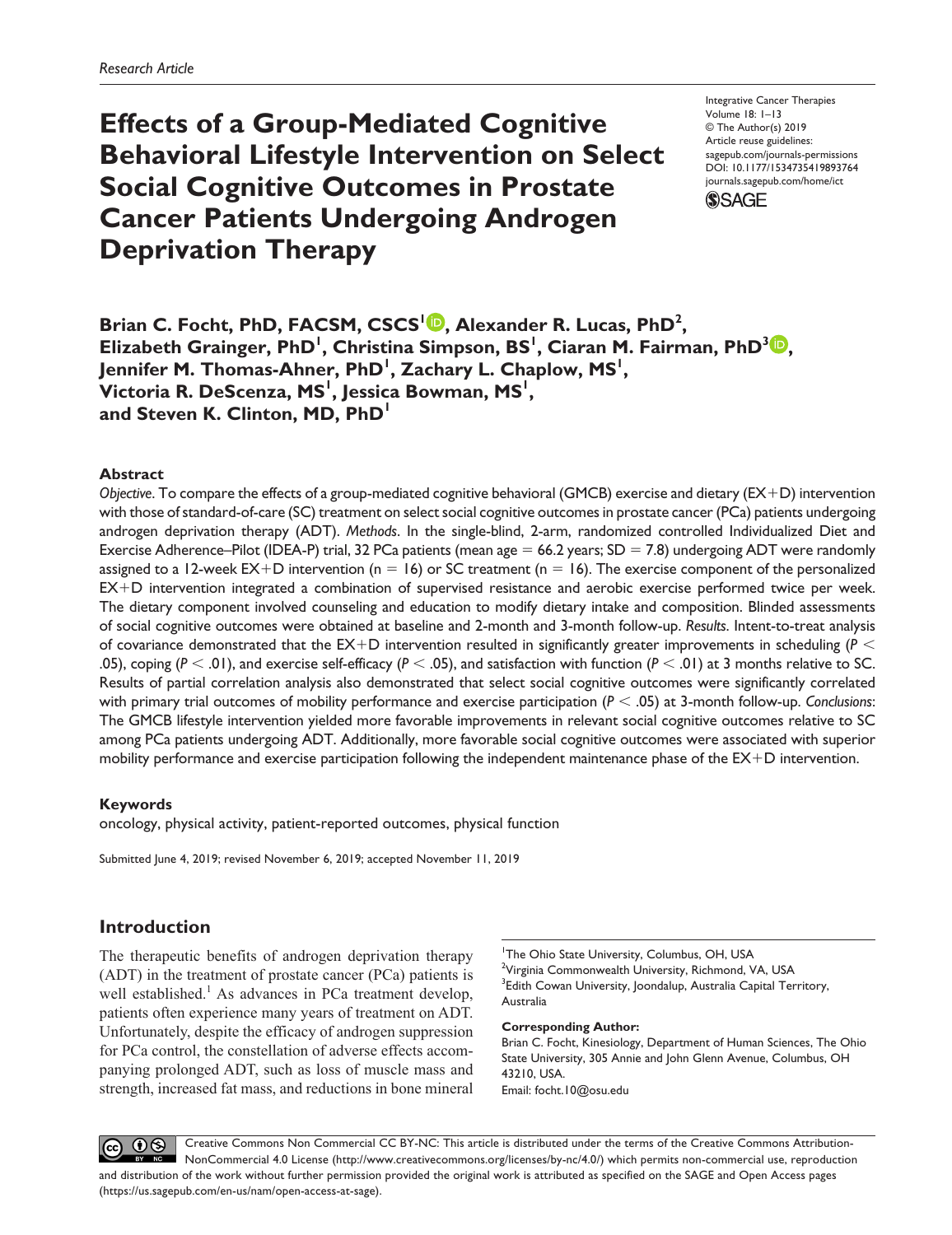density, place PCa patients at heightened risk for sarcopenic obesity, functional decline, cardiovascular disease, and metabolic syndrome. $2-9$  As ADT is now becoming increasingly employed in the adjuvant and neoadjuvant treatment of PCa, it is critical to identify efficacious supportive care interventions that can offset the deleterious effects of ADT and attenuate the heightened chronic disease risk among PCa patients.<sup>2,5,9-17</sup>

Emerging evidence demonstrates the benefits of lifestyle interventions for attenuating and/or reversing the welldocumented adverse effects of ADT.<sup>10-13</sup> Findings from multiple recent small-scale trials revealed that lifestyle interventions combining exercise and dietary intake components resulted in clinically meaningful improvements in mobility performance, muscular strength, and fat mass while concomitantly attenuating the loss of lean body mass shown to accompany  $ADT$ <sup>13-17</sup>

Although these findings support the potential utility of integrating lifestyle EX+D interventions in the supportive care of PCa patients undergoing ADT, adoption and maintenance of regular exercise participation and change in dietary intake involve complex, multifaceted behavioral processes. Accordingly, insufficient motivation or incentive to adopt health behavioral change and lack of the self-regulatory skills necessary to successfully maintain desired changes in exercise participation and dietary intake can pose meaningful challenges to adherence that can, in turn, subsequently undermine the efficacy of implementing lifestyle interventions in the treatment of PCa patients. $11,13$ 

Social cognitive models of behavior $18-20$  provide a wellestablished theoretical framework for delineating the potential role of key self-regulatory and motivational factors involved in exercise and dietary behavior change that has consistently been implemented in the design and delivery of lifestyle interventions. Within the context of social cognitive theory, behavior-specific self-efficacy (SE) judgments, including mobility-related and self-regulatory SE beliefs, are identified as key aspects of one's agency to pursue goaldirected actions that are integral to successful adoption and maintenance of lifestyle behavior change.<sup>19-21</sup> Outcome expectations, the anticipated outcomes that will result from engaging in a given behavior, partially determine one's decision to engage in behavior change efforts. Thus, outcome expectations also reflect an important agency aspect of social cognitive models of behavior serving as an incentive to engage in behaviors that one believes will yield positive outcomes, which may interact with one's SE and self-regulatory capacities to influence the behavior change process.21-24 Contemporary findings from the behavioral weight management literature research consistently demonstrate that complex interactions among multiple social cognitive variables serve as potential mechanisms in exercise and dietary behavior change processes.<sup>25-28</sup> Therefore, within social cognitive perspectives, the interplay between

SE beliefs, outcomes expectations, and self-regulatory processes is a relevant determinant of health behavior change, and ultimately contributes to the efficacy of lifestyle interventions. Within this conceptual context, SE beliefs may serve as direct determinants of exercise and dietary behavior or indirectly influence exercise and dietary intake through their interaction with other social cognitive constructs including one's self-regulatory abilities and relevant expectations regarding both the behavioral processes and desired outcomes resulting from volitional change in exercise and dietary behavior.<sup>16,21,29,30</sup>

Although it is well established that implementing conceptual frameworks, such as social cognitive theory, to guide the design and delivery of EX+D interventions enhances the efficacy of these approaches,  $31-37$  few lifestyle interventions targeting PCa patients have been based on behavioral theory or targeted social cognitive factors associated with change in exercise participation and dietary intake.<sup>13,32</sup> Indeed, the majority of prior lifestyle research in PCa patients implemented interventions that can be characterized as theory-informed rather than theory-based.<sup>13,16,32,34-37</sup> Hence, determining the extent to which theory-driven  $EX+D$  interventions result in change in key social cognitive outcomes is important in both guiding the design and delivery of lifestyle weight management interventions and establishing the utility of integrating these approaches in the supportive care of PCa patients undergoing ADT.

In this regard, findings from analysis of the primary outcomes from our recently completed Individualized Diet and Exercise Adherence–Pilot (IDEA-P) trial demonstrate that an EX+D intervention, delivered using a group-mediated cognitive behavioral (GMCB) approach, yielded significant, clinically meaningful improvements in an array of outcomes relative to standard-of-care (SC) treatment in PCa patients on ADT.<sup>16</sup> Additionally, the GMCB intervention, based on social cognitive theory<sup>18</sup> and the group dynamics literature,<sup>38,39</sup> has also recently produced meaningful adherence to exercise and dietary behavior change and also yielded significant improvements in a variety of clinically relevant outcomes for PCa patients in randomized trials targeting a variety of chronic disease patients at heightened risk of functional decline.<sup>40,41</sup> A key component of this  $EX+D$  intervention is the use of the GMCB counseling approach to promote the development and practice of the key behavioral selfregulatory skills required to successfully plan, execute, and self-manage goal-directed  $EX+D$  behaviors, harness the social dynamics of small groups to incentivize and support motivation for behavior change, and personalize the  $EX+D$ prescription to each patient's individual capacity and preference to improve adoption, adherence, and intervention efficacy. Given the theoretical foundation of the IDEA-P trial provides a unique opportunity to evaluate the utility of this lifestyle intervention for promoting change in key social cognitive constructs that are associated with successful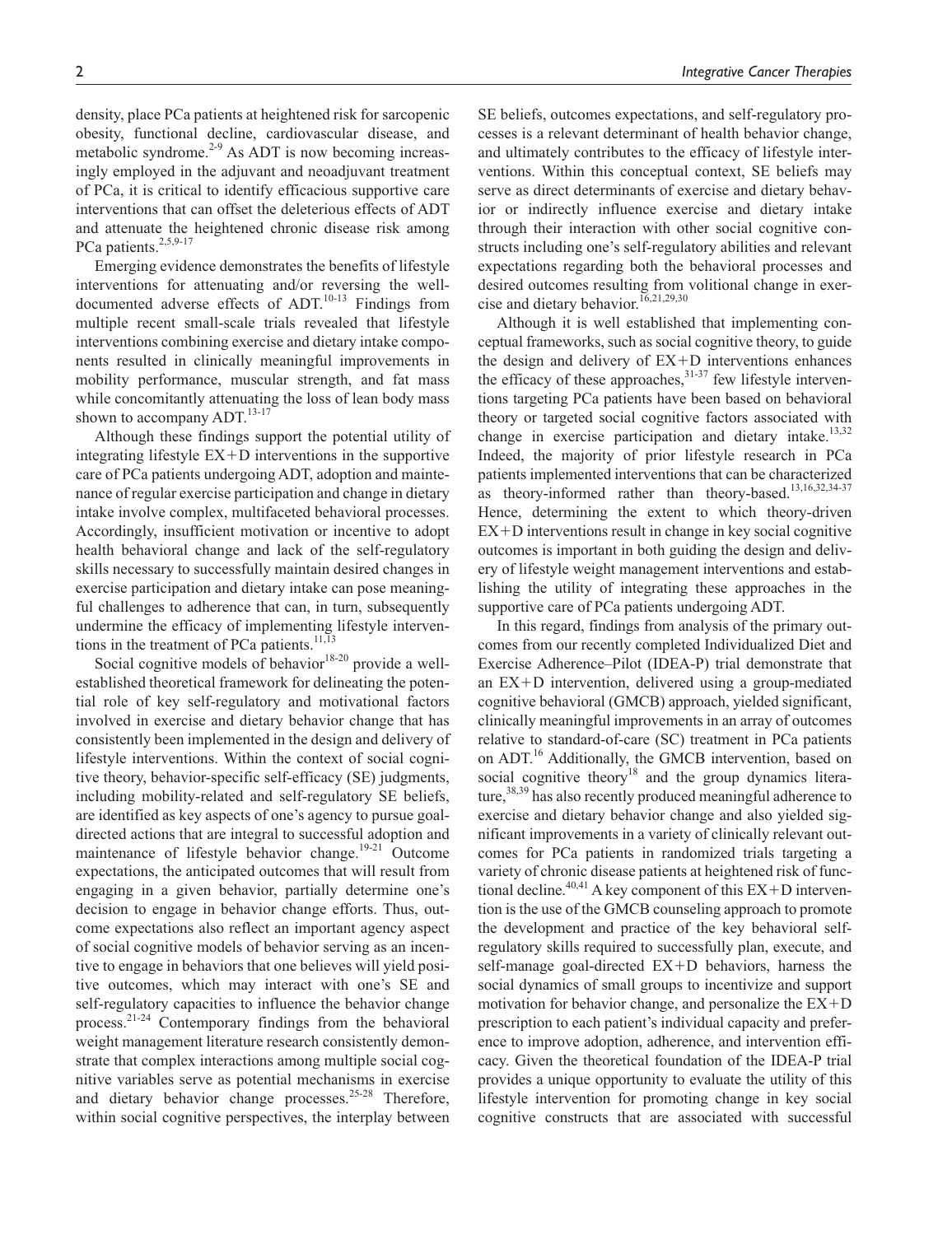| Table 1. Select Baseline Patient Characteristics. |  |
|---------------------------------------------------|--|
|---------------------------------------------------|--|

| Measure                         | Intervention Arms, n (%) |               |  |
|---------------------------------|--------------------------|---------------|--|
|                                 | $EX+D$                   | SC            |  |
| Age, mean (SD)                  | 69.4(9.0)                | 64.5(8.6)     |  |
| Ethnicity                       |                          |               |  |
| White                           | 12(75)                   | 15(93.8)      |  |
| African American                | 3(18.8)                  | 0(0)          |  |
| Mixed                           | 0(0)                     | 1(6.2)        |  |
| Not reported                    | 1(6.2)                   | 0(0)          |  |
| Education                       |                          |               |  |
| High school or less             | 0(0)                     | 0(0)          |  |
| More than high school           | 14(87.5)                 | 15 (93.8)     |  |
| Income, US\$                    |                          |               |  |
| $<$ \$15 000                    | 0(0)                     | 0(0)          |  |
| \$15 000-35 000                 | 1(6.3)                   | 2(12.5)       |  |
| \$35 000-50 000                 | 3(18.8)                  | 1(6.3)        |  |
| $>$ \$50 000                    | 11(68.8)                 | 12(75)        |  |
| BMI, $kg/m^2$ , mean (SD)       | 28.5 (9.05)              | 31.5(6.23)    |  |
| <b>BMI</b> classification       |                          |               |  |
| Underweight                     | 0(0)                     | 0(0)          |  |
| Normal                          | 3(18.8)                  | 0(0)          |  |
| Overweight/obese                | 12(75)                   | 16(100)       |  |
| Gleason, mean (SD)              | 7.77(1.0)                | 7.64 (1.39)   |  |
| Time on ADT (months), mean (SD) | 32.18 (27.28)            | 15.31 (19.39) |  |
| MVPA (minutes), mean (SD)       | 59.70 (92.67)            | 57.70 (88.14) |  |

Abbreviations: EX+D, exercise and dietary; SC, standard of care; ADT, androgen deprivation therapy; MVPA, moderate-to-vigorous physical activity.

health behavior change and also to explore the relationship of these constructs with clinically relevant behavioral and functional outcomes in PCa patients undergoing ADT. Therefore, the primary objective of the present investigation is to conduct ancillary analysis of IDEA-P secondary outcomes to examine changes in select social cognitive outcomes following the EX+D and SC interventions. As noted previously, findings from the primary outcomes of the IDEA-P trial demonstrated that the lifestyle intervention yielded superior improvements in mobility performance and select measures of physical activity, exercise, and dietary intake relative to the SC.16 Consequently, a secondary objective is to explore the extent to which these social cognitive variables are related to exercise behavior and mobility performance. It was hypothesized that the  $EX+D$  intervention would result in greater improvements in social cognitive outcomes relative to SC and that more favorable social cognitive beliefs would be associated with superior exercise participation and mobility performance.

# **Methods**

## *Participants*

IDEA-P is a single-blind, 2-arm randomized controlled pilot trial. A total of 32 PCa patients (80% of originally project accrual of 40 total patients) on ADT (mean age  $=$ 66.2 years [SD = 7.8]; 84% Caucasian, 16% African American) were recruited to participate in the trial. Select baseline characteristics of the sample are provided in Table 1. Based on recent recommendations for estimating sample size in pilot, randomized trials, $42$  the IDEA-P sample size was adequate to obtain effect size estimates necessary to accurately set parameters for a subsequent, optimally powered randomized controlled lifestyle intervention trial. Primary eligibility criteria included the following: (1) histologically defined diagnosis of PCa based on pathology reports and staging studies; (2) current ADT with a planned course of at least 3 months of continuous therapy;  $(3)$  <60 minutes of structured exercise participation per week during the past 6 months; (4) lack of poorly controlled medical conditions that precluded safe participation in an exercise program, such as uncontrolled coronary artery disease, hypertension, peripheral vascular disease, cerebral ischemia, congestive heart failure, chronic obstructive pulmonary disease, insulin-dependent diabetes, psychiatric disease, renal failure, liver failure, other active cancers, or anemia; and (5) consent to participate from the treating oncologist and primary care physician. The trial was approved by the Ohio State University Institutional Review Board (Protocol # 2012C0008), and all participants completed informed consent prior to participation.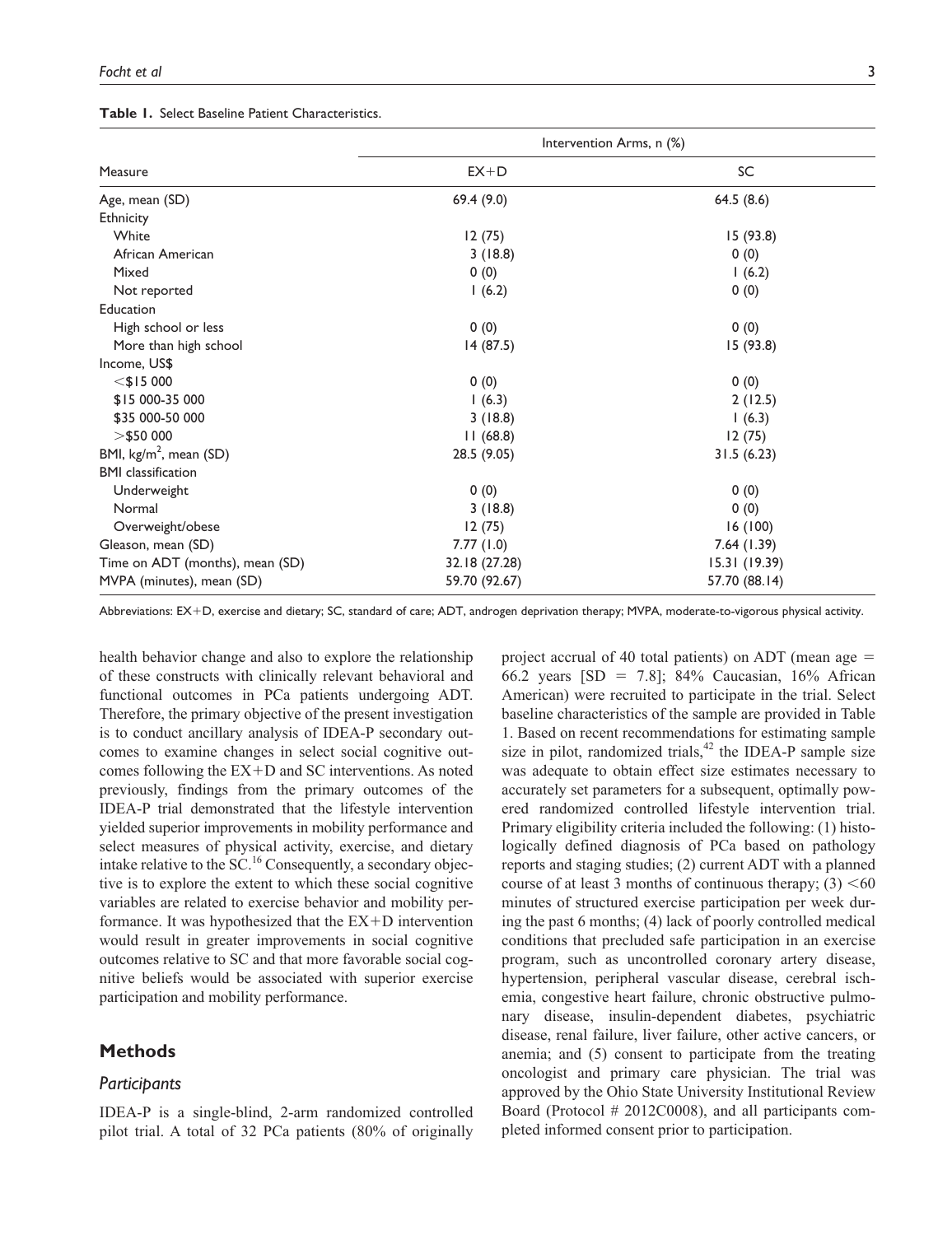

**Figure 1.** Consolidated Standards of Reporting Trials (CONSORT) diagram for the Individualized Diet and Exercise Adherence–Pilot (IDEA-P) trial.

# *Procedures*

Detailed descriptions of the IDEA-P trial design and methods have been published previously.<sup>16,43</sup> However, a thorough description of the trial procedures, interventions, and measures is also provided here. Volunteers interested in participating in the study were referred to study investigators from oncologists at the Genitourinary Oncology Clinics of the James Cancer Hospital at the Ohio State University. Men completed a telephone or in-clinic eligibility screening, and

those determined to be eligible were scheduled for the baseline assessment visit. The Consolidated Standards of Reporting Trials (CONSORT) diagram illustrating the recruitment and retention of PCa patients through the trial is summarized in Figure 1.

At the baseline screening visit, inclusion criteria were verified, institutional review board–approved informed consent and HIPAA forms were completed, and assessments of all trial outcomes, including all the social cognitive measures, were obtained. The 32 PCa patients who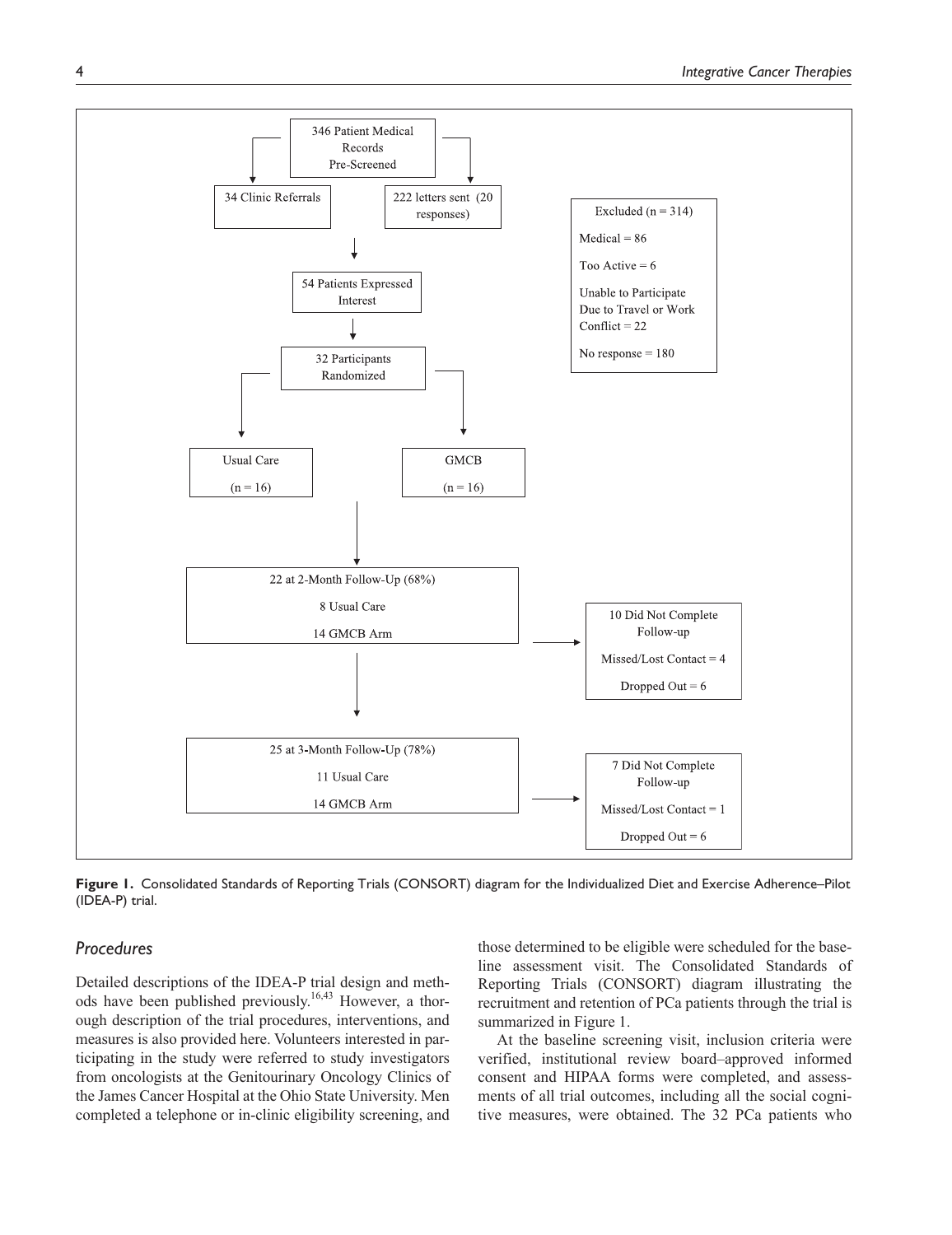participated in the trial were randomly assigned with equal probability to either the EX+D (n = 16) or SC (n = 16) treatment arms in a 1:1 ratio using a computer-generated randomization allocation sequence following the completion of the baseline screening visit. The computer-generated randomization allocation was sequentially numbered and sealed in opaque envelopes. The randomization allocation sequence was also concealed from the study staff responsible for conducting baseline assessments. At 2-month and 3-month follow-up visits, assessments of all outcomes were obtained using the same procedures by study staff blinded to participants' treatment group assignments.

#### *Interventions*

*GMCB Exercise and Dietary Intervention.* The EX+D intervention involved a multicomponent approach designed to facilitate exercise and dietary behavior change and promote adherence, independent of study staff, to these changes in lifestyle behavior across the 12-week intervention. The GMCB counseling component, based on social cognitive theory<sup>18</sup> and the social dynamics literature,  $38,39$  was integrated to facilitate the development, practice, and mastery of self-regulatory skills necessary to adopt and maintain change in exercise and dietary behavior. This approach is designed to create a supportive group learning environment in which patients use the group to facilitate the learning, development, and practice of self-regulatory skills, not only from the intervention facilitator but from the group members themselves. The GMCB approach to harnessing group dynamics to actively promote self-regulatory skill development is unique from traditional group interventions in which patients passively receive education and counseling from the intervention leader. The promotion of group identity, to provide a common motivational base, and exchange between group members facilitated by the intervention leader are structured to develop a consistent group focus on learning self-regulatory skills. Ultimately, this approach is structured to create a progressive, systematic group counseling effect that supports self-regulatory skill development for lifestyle behavior change.

Group-mediated cognitive behavioral counseling was delivered via small group (group size  $= 4-8$  patients) sessions lasting 30 minutes in duration conducted immediately following center-based exercise sessions during months 1 to 2. Group sessions structure included the following: welcome/sharing of progress; presentation of topic of the day (physical activity/exercise-focused topics covered by BCF, the principal investigator; dietary/nutrition-focused covered by EG, the study's project's registered dietitian); facilitate group discussion; and summary/takeaways. The GMCB sessions were co-led by the principal investigator (BCF) and project registered dietitian (EG) who both have considerable prior experience in leading group and individualized

lifestyle counseling in research and applied contexts. Additionally, periodic fidelity checks (at least 1 per wave) were conducted to ensure the planned physical activity/exercise and dietary focused topics were addressed. In addition to the group sessions, participants also received 2 individualized phone-based dietary counseling sessions. The small group-mediated counseling sessions focused on development of group identity and social norms for activity, group problem solving, sharing of peer-initiated barrier solutions, and fostering social support. Additionally, consistent with the SE and agency aspect of social cognitive theory, counseling addresses a systematic group focus on the learning, development, and practice of self-regulatory skills including self-monitoring, goal setting, anticipating challenges and problem-solving barriers to exercise participation and healthier dietary intake/eating habits, reducing sedentary time, and action planning for increased physical activity, exercise, and healthier dietary intake were focal aspects of the GMCB approach. This approach uses the group as an agent of behavioral change, helping increase motivation and develop these behavioral self-regulatory skills to support increasing frequency of independent exercise and healthier dietary intake. A basic principle underlying these contacts and their sequencing is one of progressively weaning of participants from the dependency on staff and the group program toward independent self-regulation of exercise and dietary intake. This process was one of a phased increase in the ratio of personal responsibility in conjunction with a phased decrease in staff, group, and clinic dependency. More detailed descriptions of the GMCB intervention approach are provided in multiple prior publications,  $16,44,45$  and the session content, topics, and behavior change techniques used within the lifestyle intervention are provided in the online supplemental materials accompanying this article.

The exercise component of the lifestyle intervention integrated 1-hour exercise sessions performed twice per week and involving a combination of resistance and aerobic exercise. The exercise prescription was personalized to each participant's exercise tolerance and gradually increased across the intervention to progress across the targeted prescription ranges. Resistance exercise involved performing 1 to 3 sets at each individual's 8 to 12 repetition maximum (8RM-12RM) at a rating of perceived exertion ranging from 3 (Moderate) to 6 (Hard) for 9 different exercises (leg extension, leg curl, chest press, lat pull-down, overhead press, triceps extension, bicep curl, calf raises, and abdominal crunch). A 1- to 2-minute rest interval was maintained between each set and exercise. The resistance exercise stimulus was personalized to each individual's abilities and exercise tolerance and capacity. Consequently, the targeted prescription and progression of load, volume, and volume load was implemented in a symptom-limited manner, guided by participant's functional capacity, exercise tolerance, and perceived exertion remaining in the target range.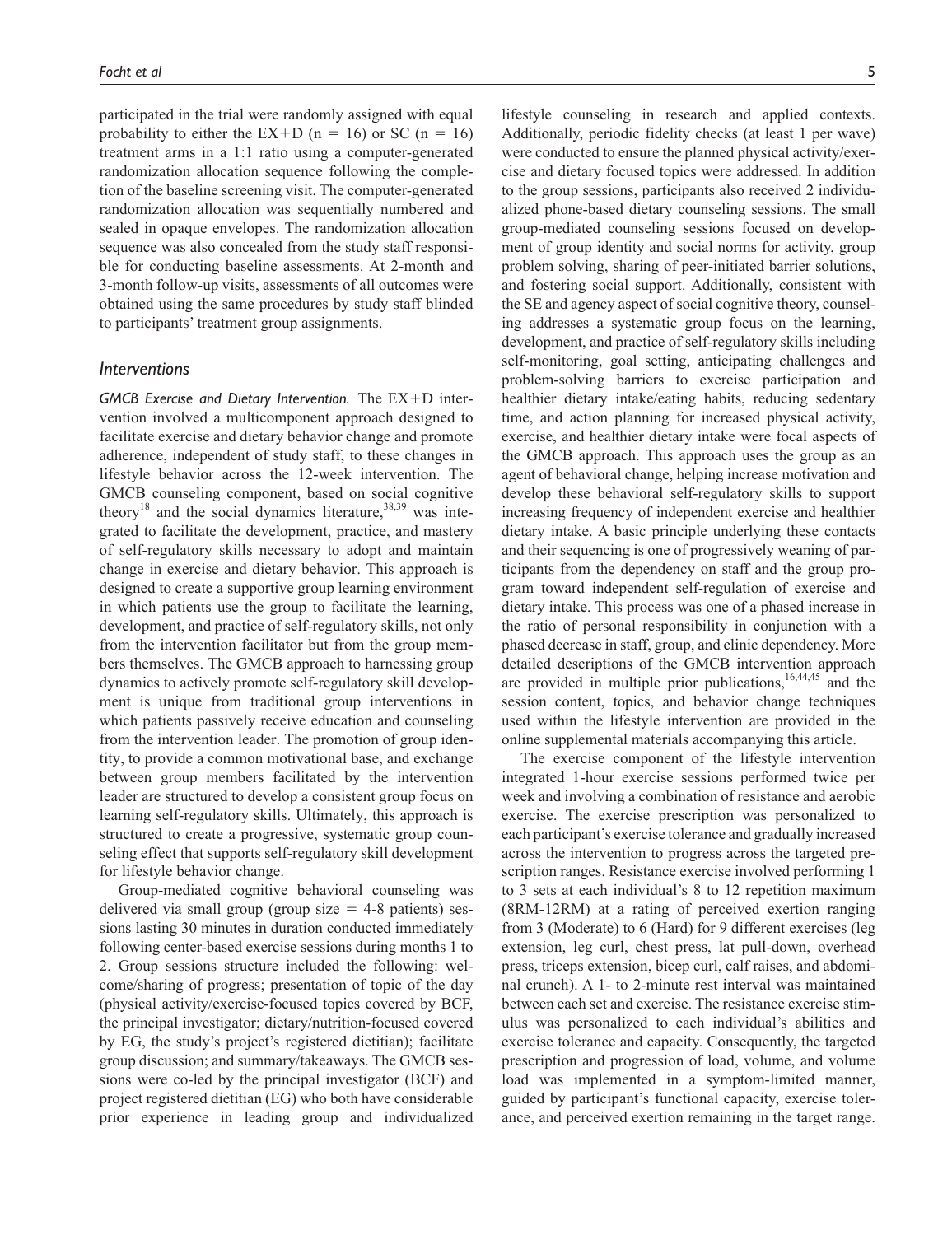Load progression was systematically implemented using the 2 for 2 approach by which when participants could successfully complete 2 additional repetitions on 2 consecutive sets with a given training load, the weight was increased for subsequent sets and/or training sessions.

The aerobic exercise stimulus consists of 10 to 20 minutes of exercise performed at a rating of perceived exertion ranging from 2 (Fairly Light) to 4 (Somewhat Hard) on the participant's choice of a treadmill, stationary cycle, or elliptical trainer. Participants were also encouraged to gradually increase independent, home-based exercise participation and purposeful activity and decrease sedentary time in order to progress toward accruing a total weekly volume of physical activity consistent with national guidelines for health and well-being (>150 minutes of moderate-vigorous physical activity).  $46,47$ 

The dietary component was designed to be consistent with the nutritional objectives recommended by the 2010 to 2015 Dietary Guidelines for Americans,<sup>48</sup> the American Heart Association/American College of Cardiology, and the World Cancer Research Fund/American Institute of Cancer Research (WCRF/AICR), $49,50$  and aimed to provide basic nutrition education/counseling to all participants, address contemporary topics in nutrition and cancer, and personalize guidance toward adopting changes in dietary intake characterized by shifts toward a diet rich in whole grains, vegetables, and fruits; limited consumption of processed high-fat, low-nutrient dense foods; reduced intake of red and processed meats; and overall caloric intake levels that promote achieving/maintaining a healthy body weight and avoiding weight gain. The GMCB counseling in the dietary component of the lifestyle intervention focused on harnessing the group dynamics to foster commitment, practice, and mastery of the self-regulatory skills and peer-initiated problem-solving approach to address dietary intake changes to portion control and dietary composition.

*Standard of Care Intervention.* Men randomized to the SC intervention received standard disease management education, as well as complementary literature describing the WCRF/AICR dietary and physical activity guidelines. To equate contact between treatment arms to levels consistent with similar contemporary lifestyle intervention trials, $13,51$ 20-minute phone contacts delivered by study staff focusing on routine aspects of PCa self-management were conducted biweekly with men in the control arm.

## *Measures*

*Self-Efficacy.* Multiple measures were used to assess participants' relevant SE beliefs. The Exercise Self-Efficacy Scale  $(EXSE)^{52}$  assesses one's belief in the ability to successfully engage in incrementally more demanding volumes of

moderate intensity exercise. Internal consistency for EXSE was excellent in the present study ranging from 0.98 to 0.99. The Multidimensional Self-Efficacy for Exercise Scale (MSES) evaluates one's belief in their ability to successfully complete 3 behavioral subdomains of exercise-related SE, based on subscales for task (belief in the ability to complete the elemental aspects of exercise), coping (belief in the ability to complete exercise in the face of challenges), and scheduling SE (belief in the ability to schedule exercise in the face of challenges). Rodgers et al<sup>53</sup> have previously demonstrated evidence supporting the multidimensional factor structure, validity and reliability of this measure, and the internal consistency of the subscales was strong in the present study, ranging from 0.80 to 0.99. Mobility-Related Self-Efficacy (MRSE) assesses one's belief in their ability to successfully complete more challenging increments of walking during the 400-m walk task was measured using an 8-item scale constructed consistent with Bandura's recommendations involving hierarchically organized items assessing beliefs in successfully completing incrementally more challenging aspects of the walking behavior.<sup>43</sup> Prior research supports the construct, convergent, and divergent validity of the MRSE measure,  $54,55$  and the internal consistency in the present study was excellent, ranging from 0.86 to 0.96. Additionally, each of these measures has been previously demonstrated to be sensitive to change in prior randomized controlled lifestyle interventions.21,30,43,44,51,56,57

*Satisfaction With Physical Function (SWF) and Appearance (SWA).* The 9-item measure assessed patients' SWF and SWA on a 7-point scale ranging from −3 (Very Dissatisfied) to  $+3$  (Very Satisfied). This measure has previously demonstrated appropriate psychometric properties,<sup>58</sup> had strong internal consistency in the present study ranging from 0.89 to 0.95, and has been used as an assessment of satisfaction and function/appearance-related outcome expectancies in prior lifestyle intervention trials in older adults.<sup>21,30,43,51</sup>

*Mobility Performance and Exercise Participation.* Changes in the primary outcomes of mobility performance, assessed using the 400-m Walk Test, and objectively measured (LIFECORDER Plus accelerometer; Suzuken Kenz Inc Limited, Japan) and self-reported exercise participation (Godin Leisure-Time Exercise Questionnaire) in the IDEA-P trial have been reported previously with findings demonstrating that the lifestyle intervention resulted in superior improvements in these outcomes relative to SC treatment.<sup>16</sup> Both measures have well-established validity and reliability and have been used in prior lifestyle intervention trials. $21,30,43,51$  The exercise and mobility measures were included in the present study to evaluate the extent to which the select social cognitive measures are related to these important primary outcomes in IDEA-P trial.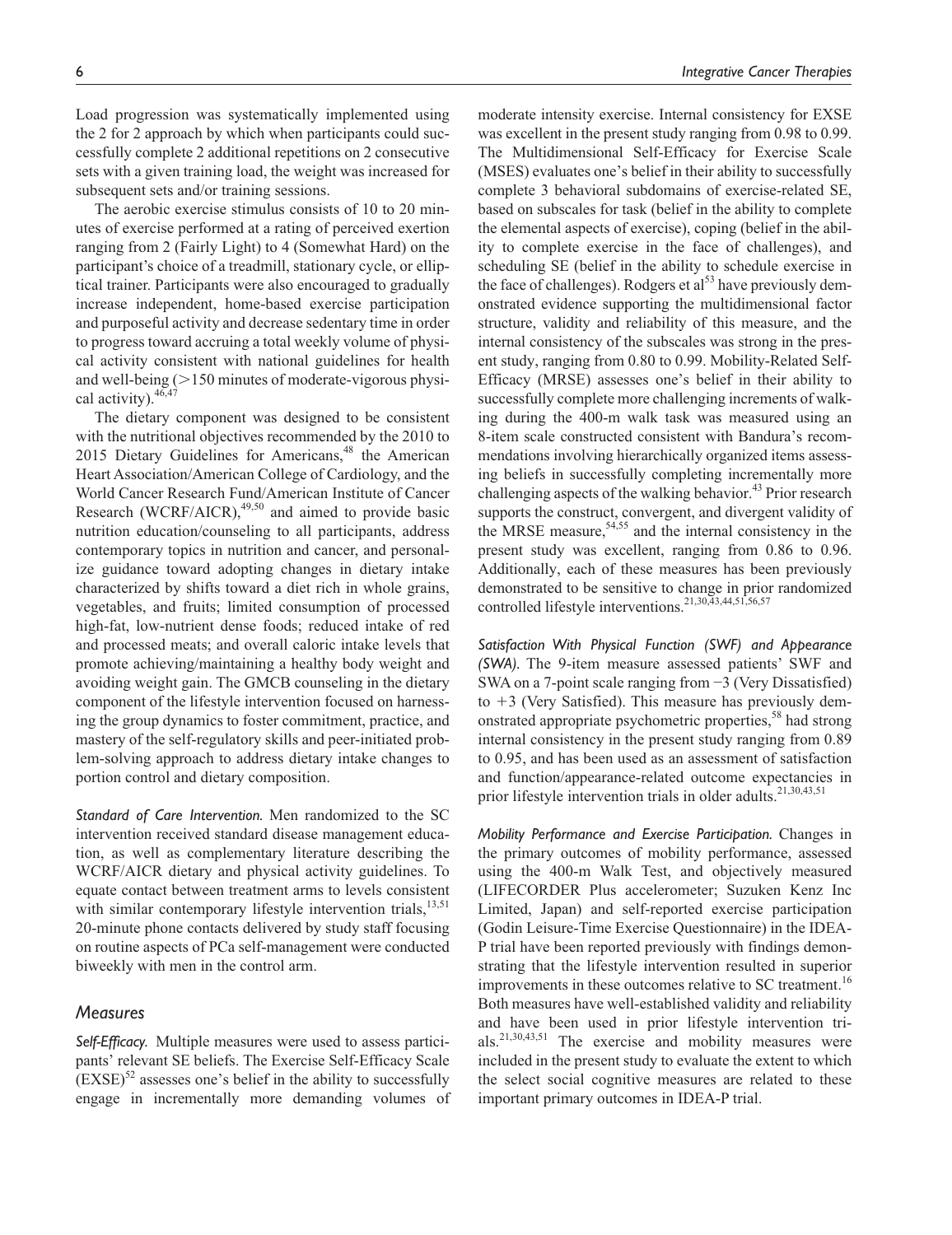## *Statistical Analysis*

The effects of the  $EX+D$  and SC interventions on changes in the social cognitive outcomes were analyzed using separate 2 (Treatment:  $EX+D$  and  $SC \times 2$  (Time: 2 months and 3 months) analysis of covariance (ANCOVA). Baselineadjusted changes in each social cognitive measure were used as the outcomes with time on ADT (in months) and baseline values of each measure included in the models as covariates. ANCOVA analyses were conducted using the intention-to-treat principle with the last value carried forward approach used to account for missing data. Fisher's least significant difference post hoc tests were performed to determine the location of significant mean differences. Effect sizes (Cohen's *d*) and their accompanying confidence interval (CI) were calculated by taking the mean difference and dividing by the pooled standard deviation to determine the magnitude of differences observed for the adjusted means of each outcome. Finally, given the GMCB  $EX+D$ intervention was designed to promote independent maintenance of behavior change and mobility across the trial, partial correlation analyses controlling for time on ADT were conducted to examine the relationship between the social cognitive outcomes and mobility performance and exercise participation at the 3-month follow-up assessment.

# **Results**

The CONSORT diagram summarizing flow of participants through the IDEA-P trial is provided in Figure 1. In the IDEA-P trial, there was 68% retention at 2-month follow-up  $(EX+D = 88\%; SC control = 50\%)$  and 78% retention at 3-month follow-up  $(EX+D = 88\%; SC \text{ control} = 69\%$ ). Collectively, 25 of 32 (78%) patients completed the baseline and at least 1 follow-up assessment. In the  $EX+D$ intervention, adherence to exercise sessions and dietary counseling sessions was 88% and 84%, respectively.

## *Self-Efficacy Outcomes*

The unadjusted descriptive statistics for the SE outcomes are provided in Table 2. ANCOVA analysis of change in EXSE yielded a significant treatment main effect ( $P < .05$ ). The EX+D intervention resulted in superior increases in EXSE at 2 months (*d* = 0.61; CI = −0.09 to 1.32) and 3 months (*d*  $= 0.66$ ; CI =  $-0.04$  to 1.38) relative to SC. However, results of the ANCOVA analysis of change in MRSE revealed no significant treatment main effect. Consequently, change in MRSE did not significantly differ between EX+D and SC at 2-month (*d* = 0.27; CI = −0.42 to 0.97) or 3-month (*d* = 0.01; CI =  $-0.70$  to 0.68) follow-up.

ANCOVA analysis of change in the MSES coping SE subscale revealed significant treatment main effect (*P* < .01). The  $EX+D$  intervention resulted in greater increases in coping SE at 2 months ( $d = 0.71$ ; CI = 0.01 to 1.43) and 3 months ( $d = 0.63$ ; CI = 0.24 to 1.71) relative to SC (see Figure 2). Similarly, ANCOVA analysis of change in the MSES scheduling SE subscale revealed significant treatment main effect  $(P < .05)$ . The EX+D intervention resulted in greater increases in scheduling SE at 2 months  $(d = 0.62;$  CI =  $-0.09$  to 1.32) and 3 months  $(d = 0.62;$  $CI = 0.12$  to 1.57) when compared with SC (see Figure 3). In contrast to the other MSES subscales, ANCOVA analysis of change in the task SE subscale revealed the treatment effect was nonsignificant  $(P = .09)$ . Although this analysis did not reach conventional levels of significance, inspection of the effect sizes demonstrate that the EX+D intervention resulted in more favorable improvements in task SE at 2 months ( $d = 0.44$ ; CI =  $-0.26$  to 1.14) and 3 months  $(d = 0.75; CI = 0.03$  to 1.47) relative to SC.

## *SWF and SWA*

ANCOVA analysis of change in SWF yielded a significant treatment main effect  $(P < .01)$ . The EX+D intervention resulted in greater increases in SWF at 2 months  $(d = 0.60;$  $CI = 0.10$  to 1.31) and 3 months ( $d = 1.33$ ;  $CI = 0.57$  to 2.10) relative to the SC intervention (see Figure 4). Results of the ANCOVA analysis of change in SWA revealed that the treatment main effect was nonsignificant. Although this analysis did not reach conventional levels of significance, inspection of the effect sizes demonstrate that the  $EX+D$ intervention resulted in more favorable improvements in SWA at 2 months ( $d = 0.32$ ; CI = -0.38 to 1.01) and 3 months (*d* = 0.63; CI = −0.07 to 1.35) relative to SC. The unadjusted descriptive statistics for SWF and SWA are summarized in Table 2.

# *Correlation Analyses*

Partial correlation analyses controlling for time on ADT were conducted to examine the relationships between the social cognitive outcomes and key trial outcomes of mobility performance and exercise participation at 3 months. Results revealed that coping SE  $(r = -.52; P <$ .01), scheduling SE (*r* = −.37; *P* < .05), and SWF (*r* = −.55; *P* < .01) were significantly correlated with improved mobility performance at 3 months. Additionally, coping SE  $(r = .41; P < .05)$  and scheduling SE  $(r = .44;$ *P* < .01) were significantly correlated with higher volume of objectively determined aerobic exercise and SWF  $(r = .59; P < .01)$  and SWA  $(r = .58; P < .05)$  were significantly correlated with higher volume of selfreported resistance exercise participation. Collectively, the partial correlation analyses suggest that social cognitive outcomes were associated with more favorable levels in exercise participation and mobility performance at the 3-month follow-up, which represents the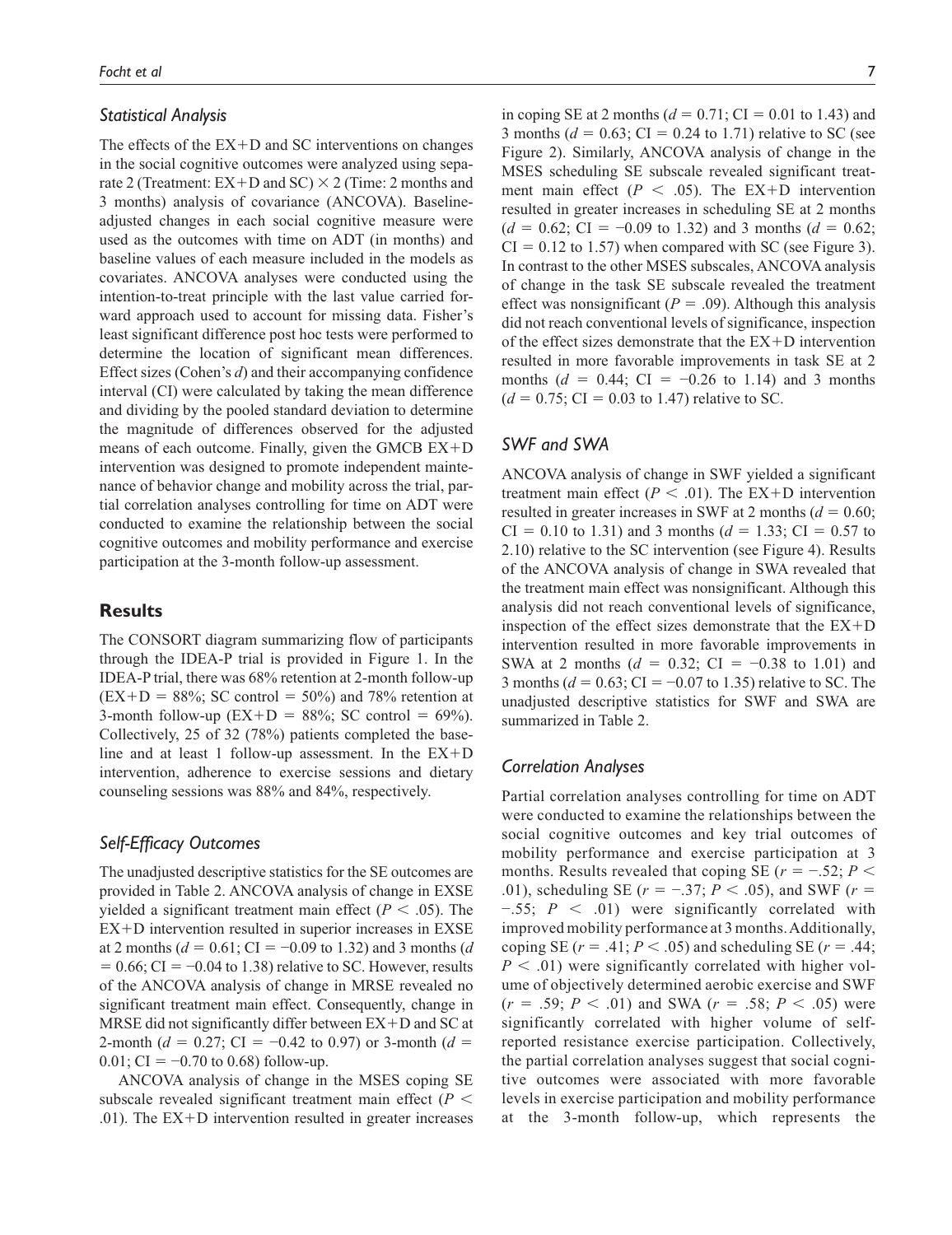| Variable                              | <b>Intervention Arms</b> |               |  |
|---------------------------------------|--------------------------|---------------|--|
|                                       | $EX+D$                   | SC            |  |
| Exercise self-efficacy                |                          |               |  |
| <b>Baseline</b>                       | 81.64 (19.33)            | 80.41 (23.81) |  |
| 2 months                              | 88.13 (15.43)            | 75.47 (33.17) |  |
| 3 months                              | 81.33 (24.12)            | 63.67 (36.62) |  |
| Mobility-related self-efficacy        |                          |               |  |
| <b>Baseline</b>                       | 91.98 (22.59)            | 89.79 (14.74) |  |
| 2 months                              | 97.40 (5.51)             | 94.90(8.11)   |  |
| 3 months                              | 96.77 (8.46)             | 96.04 (7.38)  |  |
| Task self-efficacy                    |                          |               |  |
| <b>Baseline</b>                       | 7.85(2.03)               | 7.85 (1.97)   |  |
| 2 months                              | 8.19 (1.84)              | 7.90 (1.98)   |  |
| 3 months                              | 8.27 (1.72)              | 7.40 (1.48)   |  |
| Coping self-efficacy                  |                          |               |  |
| <b>Baseline</b>                       | 6.38(1.86)               | 5.67(2.23)    |  |
| 2 months                              | 6.56(2.09)               | 5.42(2.05)    |  |
| 3 months                              | 7.15(1.26)               | 5.63(2.18)    |  |
| Scheduling self-efficacy              |                          |               |  |
| <b>Baseline</b>                       | 7.08(2.65)               | 6.96(2.32)    |  |
| 2 months                              | 7.60(2.11)               | 6.77(2.60)    |  |
| 3 months                              | 7.83(2.21)               | 6.31(2.50)    |  |
| Satisfaction with physical function   |                          |               |  |
| <b>Baseline</b>                       | 1.25(1.13)               | 0.54(1.53)    |  |
| 2 months                              | 1.92(0.55)               | 1.03(1.28)    |  |
| 3 months                              | 2.04(0.50)               | 0.85(1.02)    |  |
| Satisfaction with physical appearance |                          |               |  |
| <b>Baseline</b>                       | 0.58(1.31)               | $-0.48(1.21)$ |  |
| 2 months                              | 1.25(1.25)               | 0.17(1.17)    |  |
| 3 months                              | 1.15(1.22)               | $-0.27(1.14)$ |  |

**Table 2.** Unadjusted Means (SD) for the Social Cognitive Outcomes.

Abbreviations: EX+D, exercise and dietary; SC, standard of care.

independent maintenance phase of behavior change in the IDEA-P trial.

# **Discussion**

Findings from the IDEA-P trial revealed that a GMCB lifestyle intervention integrating personalized exercise and dietary prescription with group-mediated self-regulatory skills counseling to promote independent, self-directed adherence to the desired behavior changes resulted in significant improvements in social cognitive outcomes when compared with SC treatment. Additionally, select social cognitive outcomes were associated with more favorable levels of exercise participation and mobility performance following the independent maintenance phase of the trial at 3-month follow-up. Consequently, the improvements in social cognitive outcomes accompanying the EX+D intervention in IDEA-P are consistent with findings observed in prior GMCB lifestyle intervention trials and extend these findings to PCa patients undergoing  $ADT$ .<sup>21,30,51</sup>

It is well established within social cognitive models of motivation that SE beliefs are integral throughout successful behavior change processes.<sup>18,20</sup> However, the extent to which specific SE beliefs serve as determinants of exercise participation and dietary intake may vary meaningfully during volitional behavior change processes, in part, due to the unique barriers and challenges individuals experience across the motivation, volitional action, and maintenance phases accompanying health behavior change.<sup>20,21,25-27</sup> Emerging evidence addressing the social cognitive mechanisms of health behavior suggest change in exercise and dietary behavior are determined through a constellation of complex interaction sequences among SE and self-regulatory processes.<sup>25-28</sup> An integral feature of the  $EX+D$  intervention in the IDEA-P trial was integration of a group-mediated counseling component designed to enhance SE and promote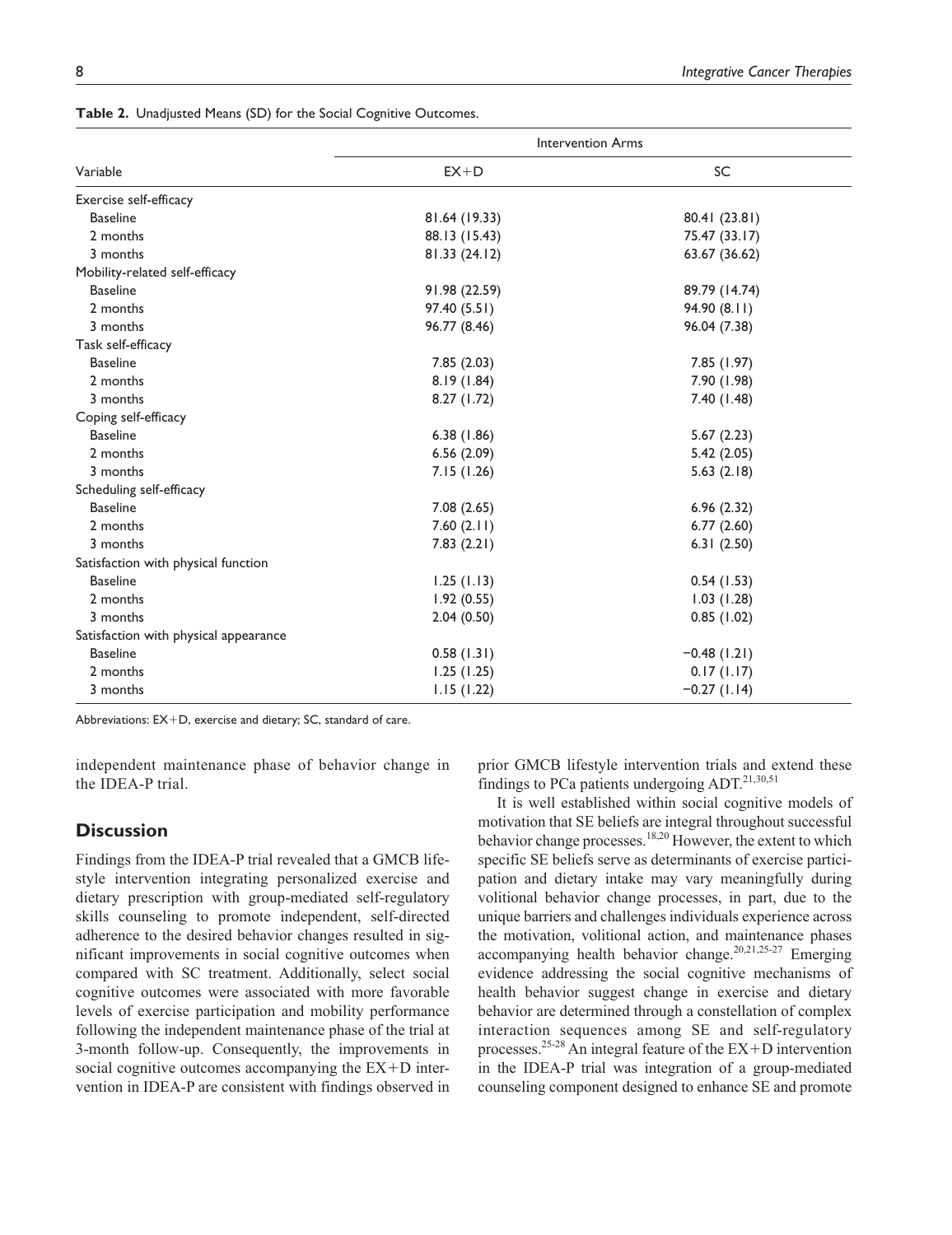

**Figure 2.** Adjusted change in coping self-efficacy.



**Figure 3.** Adjusted change in scheduling self-efficacy.

the development, practice, and mastery of behavioral selfregulatory abilities required to facilitate independent maintenance of desired exercise and dietary behavior changes.16,41,43,44 Consistent with this objective, the GMCB intervention yielded meaningful improvements in exercise participation and self-reported dietary intake.<sup>45</sup> Therefore, the comparable improvements in task, scheduling, and coping SE observed following both the supervised adoption and independence maintenance phases of the GMCB lifestyle intervention are promising findings that could have meaningful implications for promoting the exercise and dietary behavior changes in the supportive care of PCa patients. For example, improvements in task-related SE may be

particularly important in motivating one's initial efforts to set goals and adopt changes in exercise participation and dietary intake.<sup>21,27,28</sup> Similarly, more favorable levels of scheduling and coping SE are linked with superior action control and planning ability that subsequently may facilitate enhanced ability to translate goals into desired changes in exercise and dietary behavior.<sup>20,26,28</sup> In light of these findings and the relevance of self-regulation in promoting successful adherence to exercise and dietary behavior, delineating the patterns of change in key SE outcomes within the context of longer duration lifestyle interventions among PCa patients undergoing ADT warrants further investigation. It is important to acknowledge that the significant treatment difference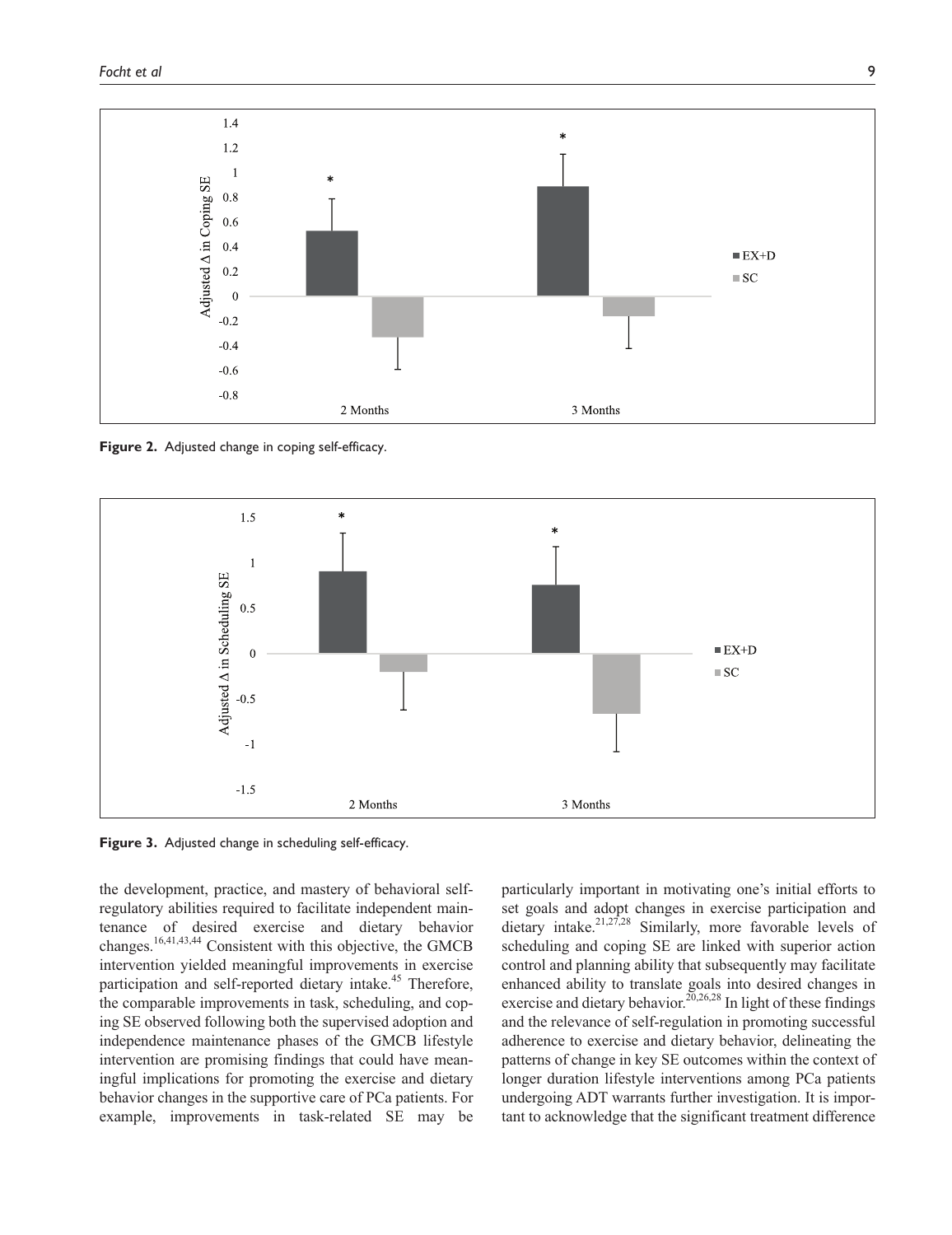

**Figure 4.** Adjusted change in satisfaction with physical function.

in exercise SE observed at 3 months was primarily driven by modest change in the lifestyle intervention combined with a meaningful decline with SC treatment. The factors that contributed to this trajectory of change in exercise SE cannot be determined from the present data. However, the exercise SE measure assesses efficacy for engaging in incrementally more demanding volumes of moderate intensity exercise across an incrementally increasing number of weeks. As noted in prior analysis of the exercise outcomes from the primary outcome article, $16$  the observed increases in objectively determined aerobic exercise were not maintained and returned to baseline at 3-month follow-up. Therefore, that pattern of change observed for exercise SE within the lifestyle intervention arm closely aligns with the trajectory of change in aerobic exercise, and this may account, in part, for the modest change in exercise SE observed at 3 months.

As prolonged ADT consistently results in functional  $\text{decline}$ <sup>2-9</sup> positive outcomes expectancies, such as anticipation that lifestyle changes will yield meaningful improvements in physical function, may be integral to PCa patients' incentive to adopt and maintain changes in exercise participation and dietary intake. Accordingly, the observed improvement in SWF, a well-established measure of satisfaction and functional outcome expectations, is a novel finding that may have important behavioral and clinical implications for the utility of  $EX+D$  interventions in preserving physical function and mobility among PCa patients undergoing ADT. SWF is a key social cognitive construct that has previously been shown to serve as an independent mediator of the effects of lifestyle interventions on physical function among older adults.<sup>21,56</sup> It is also notable that the observed improvements in SE beliefs and SWF are conceptually proposed to have a synergistic effect that may contribute to enhanced exercise behavior and physical

function.<sup>21,29,30,51,56</sup> Taken collectively, the favorable changes in SE and outcome expectations observed in the IDEA-P trial support the position that the GMCB  $EX+D$ intervention results in meaningful improvements in social cognitive outcomes that are vital to promoting exercise and dietary behavior change and preserving physical function. The present results are among the first to extend these findings to PCa patients undergoing ADT.

A secondary purpose of the present investigation was to explore the extent to which the social cognitive outcomes were associated with the primary trial outcomes of mobility performance and exercise participation. Findings of the partial correlation analyses revealed multiple significant relationships between the social cognitive, mobility performance, and exercise outcomes that are relevant for guiding the design and delivery of future lifestyle interventions for PCa patients. These findings demonstrate that more favorable levels of exercise self-regulatory beliefs, shown to be predictive of successful behavioral action planning and control, are linked with superior exercise participation and physical function performance. Similarly, function-related outcome expectancies, which are proposed to serve as a key incentive to adopting and sustaining behavior change, were also associated with more favorable amounts of exercise participation and mobility performance. These findings are consistent with conceptual predictions of social cognitive models and further underscore the importance that promoting systematic development and mastery of self-regulatory skills within lifestyle interventions may have in the supportive care of PCa patients undergoing ADT. Nonetheless, while the present findings suggest meaningful associations between relevant social cognitive, behavioral, and mobility outcomes, the role these social cognitive and self-regulatory factors may have in determining adherence to health behavior change or enhanced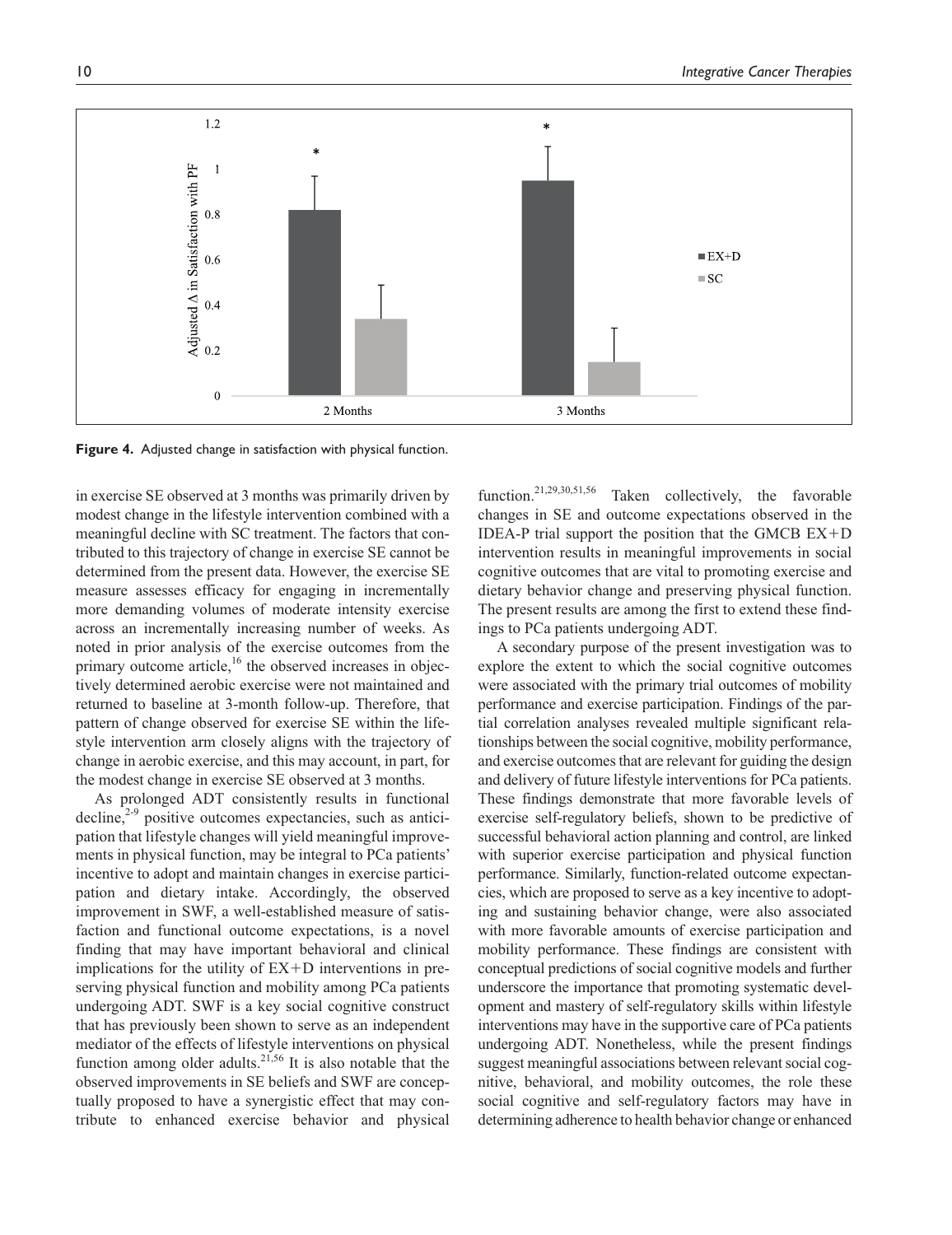mobility performance in PCa patients has yet to be systematically investigated. In this regard, there is mounting interest in delineating the extent to which interactions between key social cognitive constructs may serve as psychological mechanisms of change in exercise and dietary behavior and clinically relevant outcomes among PCa patient undergoing ADT, and these relationship warrant future inquiry relationships in lifestyle interventions targeting PCa patients. $13,16$ 

Although the present findings are promising and contribute to a more comprehensive understanding of the effect of lifestyle interventions on social cognitive outcomes among PCa patients, there are select limitations that should be considered when interpreting the results. For example, this is a single-center pilot trial with a sample size that did not provide optimal statistical power to detect differences in all outcomes or allow for analysis to explore the extent potential mechanistic sequences among the social cognitive, behavioral, and mobility outcomes accompanying the  $EX+D$  intervention.<sup>16</sup> While an intention-to-treat analysis was conducted, the last value carried forward approach has well-established limitations and is a conservative approach to the imputation of missing data. However, given the small sample size, amount of missing data, the assumptions regarding the random nature of the missing data, and the analytic approach used in the present trial, the gain in accuracy of alternative, less biased multiple imputation methods are likely to yield incremental gains in accuracy of the imputed missing values. Consequently, future larger scale trials incorporating valid, more sophisticated maximum likelihood imputation methods are warranted. It is also important to acknowledge that while the  $EX+D$  intervention yielded significant improvements in multiple SE outcomes, in contrast to prior findings, no meaningful changes in mobility-related SE accompanied the EX+D intervention in IDEA-P. $^{21,30,51,56}$  Although the mechanisms underlying the absence of change in mobility-related efficacy beliefs are unclear, it is possible that the relatively high baseline values observed may have attenuated the opportunity to capture significant improvements in mobility-related SE in the present study. It should also be noted that the SE measures included in the present trial focused exclusively on physical activity/exercise. Accordingly, it is particularly important that future lifestyle intervention trials targeting PC patients expanded the assessment approach to include measures of dietary-related social cognitions. Finally, since IDEA-P was designed to compare the effects of an  $EX+D$  intervention with those of SC treatment, future comparative efficacy trials examining the benefits of EX+D with other active treatment interventions on social cognitive outcomes are warranted.

# **Conclusions**

In summary, the result of the IDEA-P trial demonstrated that a lifestyle EX+D intervention integrating personalized exercise and dietary intake prescription and GMCB self-regulatory counseling resulted in meaningful improvements in social cognitive outcomes that were related to more favorable levels of exercise participation and mobility performance in PCa patients undergoing ADT. These findings underscore the potentially synergistic benefits of lifestyle interventions integrating personalized exercise and dietary prescription and group-mediated self-regulatory skills among PCa patients undergoing ADT. Additional inquiry designed to replicate and extend the present findings through large-scale randomized controlled lifestyle intervention trials are among the future directions required to determine the efficacy and translational capacity of the GMCB lifestyle intervention in the supportive care of PCa patients undergoing ADT.

#### **Declaration of Conflicting Interests**

The author(s) declared no potential conflicts of interest with respect to the research, authorship, and/or publication of this article.

#### **Funding**

The author(s) disclosed receipt of the following financial support for the research, authorship, and/or publication of this article: Support for the present study was provided by National Cancer Institute Grant # R03 CA16296901.

### **Trial Registration**

NCT02050906 Registered; January 24, 2014.

#### **Ethical Approval**

All procedures performed in studies involving human participants were in accordance with the ethical standards of the institutional and/or national research committee and with the 1964 Helsinki Declaration and its later amendments or comparable ethical standards.

## **Informed Consent**

Informed consent was obtained from all individual participants included in the study.

# **ORCID iD**

Brian C. Focht **<https://orcid.org/0000-0003-2233-4768>** Ciaran M. Fairman D<https://orcid.org/0000-0001-8834-9669>

#### **Supplemental Material**

Supplemental material for this article is available online.

#### **References**

- 1. Cooperberg MR, Moul JW, Carroll PR. The changing face of prostate cancer. *J Clin Oncol*. 2005;23:8146-8151.
- 2. Basaria S, Lieb J 2nd, Tang AM, et al. Long-term effects of androgen deprivation therapy in prostate cancer patients. *Clin Endocrinol (Oxf)*. 2002;56:779-786.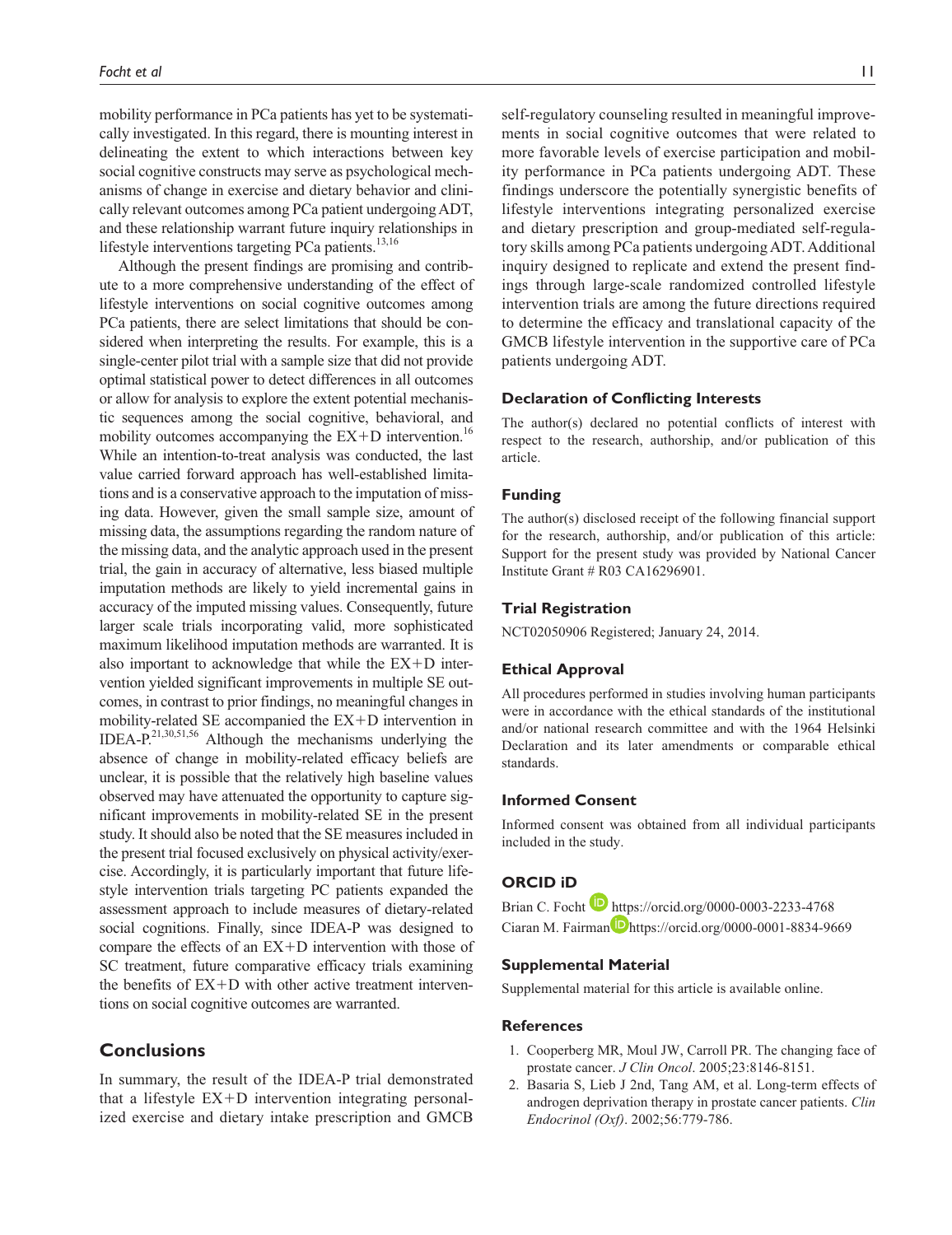- 3. Boxer RS, Kenny AM, Dowsett R, Taxel P. The effect of 6 months of androgen deprivation therapy on muscle and fat mass in older men with localized prostate cancer. *Aging Male*. 2005;8:207-212.
- 4. Bylow K, Dale W, Mustian K, et al. Falls and physical performance deficits in older patients with prostate cancer undergoing androgen deprivation therapy. *Urology*. 2008;72:422-427.
- 5. Bylow K, Mohile SG, Stadler WM, Dale W. Does androgendeprivation therapy accelerate the development of frailty in older men with prostate cancer? A conceptual review. *Cancer*. 2007;110:2604-2613.
- 6. Chen Z, Maricic M, Nguyen P, Ahmann FR, Bruhn R, Dalkin BL. Low bone density and high percentage of body fat among men who were treated with androgen deprivation therapy for prostate carcinoma. *Cancer*. 2002;95:2136-2144.
- 7. Dacal K, Sereika SM, Greenspan SL. Quality of life in prostate cancer patients taking androgen deprivation therapy. *J Am Geriatr Soc*. 2006;54:85-90.
- 8. Diamond TH, Higano CS, Smith MR, Guise TA, Singer FR. Osteoporosis in men with prostate carcinoma receiving androgen-deprivation therapy: recommendations for diagnosis and therapies. *Cancer*. 2004;100:892-899.
- 9. Levine GN, Damico AV, Berger P, et al. Androgen-deprivation therapy in prostate cancer and cardiovascular risk: a science advisory from the American Heart Association, American Cancer Society, and American Urological Association: endorsed by the American Society for Radiation Oncology. *CA Cancer J Clin*. 2010;60:194-201.
- 10. Thorsen L, Courneya KS, Stevinson C, Fosså SD. A systematic review of physical activity in prostate cancer survivors: outcomes, prevalence, and determinants. *Support Care Cancer*. 2008;16:987-997.
- 11. Bourke L, Smith D, Steed L, et al. Exercise for men with prostate cancer: a systematic review and meta-analysis. *Eur Urol*. 2016;69:693-703.
- 12. Courneya KS, Stevinson C, Vallance JKH. Exercise and psychosocial issues for cancer survivors. In: Tenenbaum G, Eklund RC, eds. *Handbook of Sport Psychology*. 3rd ed. Hoboken, NJ: John Wiley; 2007:578-597.
- 13. Fairman CM, Lucas AR, Grainger E, Clinton SK, Focht BC. The integration of exercise and dietary lifestyle interventions into prostate cancer care. In: Platz EA, Berger NA, eds. *Energy Balance and Prostate Cancer*. Cham, Switzerland: Springer International; 2018:143-166.
- 14. Bourke L, Gilbert S, Hooper R, et al. Lifestyle changes for improving disease-specific quality of life in sedentary men on long-term androgen-deprivation therapy for advanced prostate cancer: a randomised controlled trial. *Eur Urol*. 2014;65:865-872.
- 15. Nobes JP, Langley SE, Klopper T, Russell-Jones D, Laing RW. A prospective, randomized pilot study evaluating the effects of metformin and lifestyle intervention on patients with prostate cancer receiving androgen deprivation therapy. *BJU Int*. 2012;109:1495-1502.
- 16. Focht BC, Lucas AR, Grainger E, et al. Effects of a groupmediated exercise and dietary intervention in the treatment of prostate cancer patients undergoing androgen depriva-

tion therapy: results from the IDEA-P trial. *Ann Behav Med*. 2018;52:412-428.

- 17. Bourke L, Doll H, Crank H, Daley A, Rosario D, Saxton JM. Lifestyle intervention in men with advanced prostate cancer receiving androgen suppression therapy: a feasibility study. *Cancer Epidemiol Biomarkers Prev*. 2011;20:647-657.
- 18. Bandura A. Sources of self-efficacy. In: Brennan S, Hastings C, eds. *Self-Efficacy: The Exercise of Control*. New York, NY: WH Freeman and Company; 1997:79-115.
- 19. Schwarzer R. Modeling health behavior change: how to predict and modify the adoption and maintenance of health behaviors. *Appl Psychol*. 2008;57:1-29.
- 20. Schwarzer R, Lippke S, Luszczynska A. Mechanisms of health behavior change in persons with chronic illness or disability: the Health Action Process Approach (HAPA). *Rehabil Psychol*. 2011;56:161-170.
- 21. Brawley LR, Rejeski WJ, Gaukstern JE, Ambrosius WT. Social cognitive changes following weight loss and physical activity interventions in obese, older adults in poor cardiovascular health. *Ann Behav Med*. 2012;44:353-364.
- 22. Sessford JD, Brawley LR, Cary MA, et al. Self-regulatory efficacy encourages exercise persistence despite arthritis flare symptoms. *Appl Psychol Health Well Being*. 2017;9:285-302.
- 23. Sessford JD, Brawley LR, Cary MA, et al. Facing multiple barriers to exercise: does stronger efficacy help individuals with arthritis? *Appl Psychol Health Well Being*. 2018;11:59- 79.
- 24. Tudoran AA, Scholderer J, Brunsø K. Regulatory focus, selfefficacy and outcome expectations as drivers of motivation to consume healthy food products. *Appetite*. 2012;59:243-251.
- 25. Schwarzer R, Warner L, Fleig L, et al. Psychological mechanisms in a digital intervention to improve physical activity: a multicentre randomized controlled trial. *Br J Health Psychol*. 2018;23:296-310.
- 26. Keller J, Motter S, Motter M, Schwarzer R. Augmenting fruit and vegetable consumption by an online intervention: psychological mechanisms. *Appetite*. 2018;120:348-355.
- 27. Zhang CQ, Zhang R, Schwarzer R, Hagger MS. A meta-analysis of the health action process approach. *Health Psychol*. 2019;38:623-637.
- 28. Kwasnicka D, Dombrowski SU, White M, Sniehotta F. Theoretical explanations for maintenance of behaviour change: a systematic review of behaviour theories. *Health Psychol Rev*. 2016;10:277-296.
- 29. Doerksen SE, McAuley E. Social cognitive determinants of dietary behavior change in university employees. *Front Public Health*. 2014;2:23.
- 30. Focht BC, Garver MJ, Lucas AR, et al. A group-mediated physical activity intervention in older knee osteoarthritis patients: effects on social cognitive outcomes. *J Behav Med*. 2017;40:530-537.
- 31. Craike MJ, Gaskin CJ, Mohebbi M, Courneya KS, Livingston PM. Mechanisms of physical activity behavior change for prostate cancer survivors: a cluster randomized controlled trial. *Ann Behav Med*. 2018;52:798-808.
- 32. Pinto BM, Ciccolo JT. Physical activity motivation and cancer survivorship. *Recent Results Cancer Res*. 2011;186:367-387.